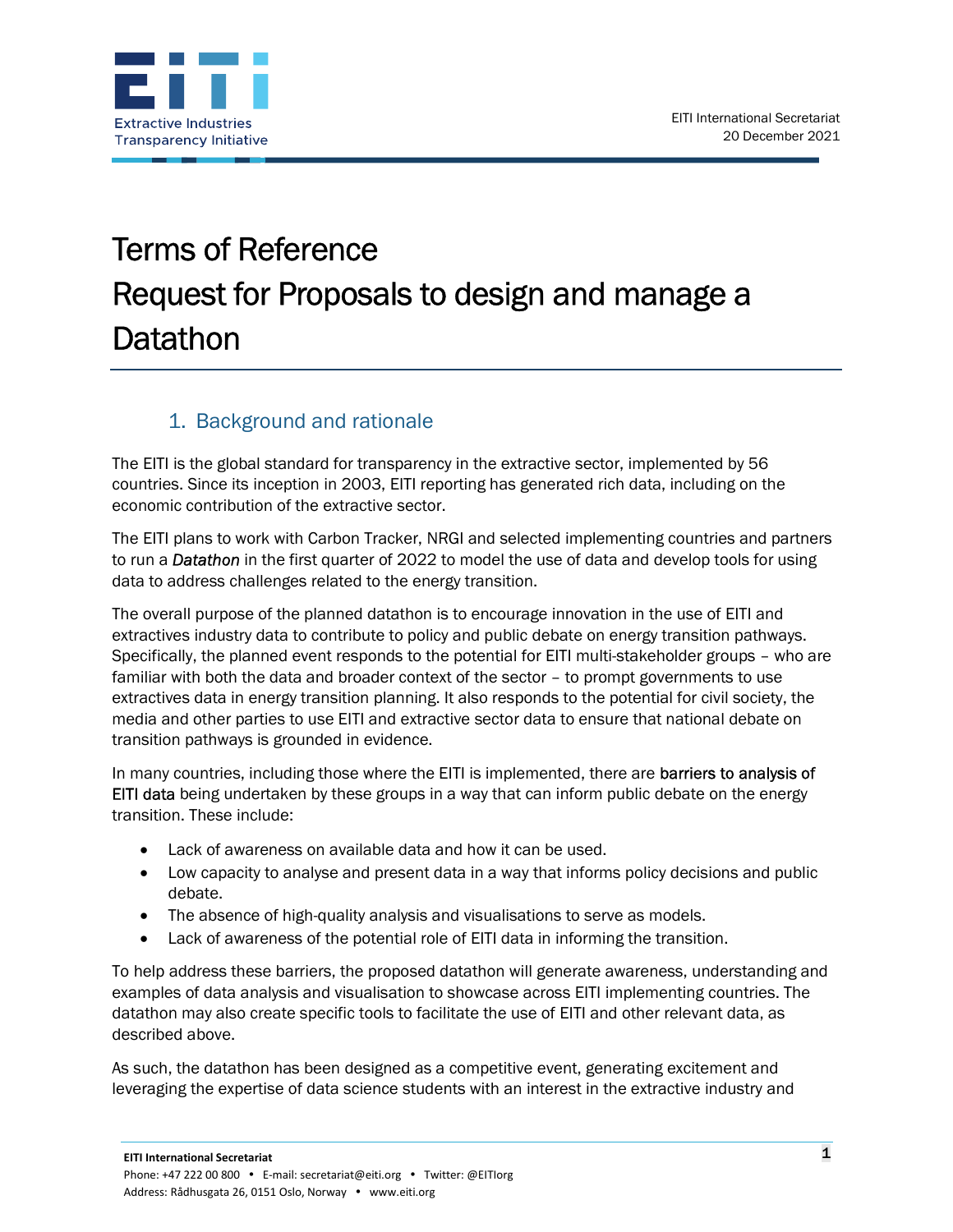

international development to develop concrete analytical approaches, data models, or technical tools that can help countries use extractives data for climate action.

The EITI International Secretariat would like to engage the services of an experienced consultant to provide the technical expertise necessary for a successful datathon.

# 2. Scope of work

The consultant will co-design the datathon with relevant EITI staff members, including from its policy, data and communications teams. The lead contact at the EITI International Secretariat will be the Energy Transition Policy Advisor.

The following specific tasks are required:

- 1. Draw up a project plan. Build on work already undertaken and draw on the consultant's own expertise to co-design a viable implementation plan for the project, which clearly outlines the scope and focus of the event, as well as the steps to be taken to complete the project and the proposed timings. As part of the process of developing a project plan, we suggest that the consultant engage with potential audiences for the data to understand their needs. Support can be provided to make contact with 10-12 interviewees, including representatives of multistakeholder groups.
- 2. Data preparation. Review existing data and identify any additional data to be provided to the teams in a standardised manner.
- 3. Co-designing the event. Building on the information provided in this ToR and working with EITI staff and partners, the consultant should recommend a holistic design for the event, including the following elements and how they are mutually supportive:
	- a. Clearly defining intended outcomes and target audiences for those outcomes
	- b. Participant profiles and requirements, including team composition. Consideration should be given to how team composition can help achieve the programmes outcomes (e.g. by combining data and journalism/analytical skills in teams to ensure that there is a resulting analysis or news article from the data
	- c. Outreach strategies for securing sufficient participation
	- d. Event activities, tasks, and structure in order to achieve desired outcomes
	- e. Judges and criteria for judging event activities and outcomes, if appropriate
	- f. Prizes and awards for participants, if appropriate
- 4. Briefing sessions. Coordinate information briefing sessions for participants and provide participant coaching and direction.
- 5. Technical support. Provide technical support in setting the question, standardising the relevant dataset and providing expert coaching and guidance. Additionally, the consultant will provide support during the entire planning and implementation process.
- 6. Communications plan. Develop a communications plan to ensure proper understanding of the event and attract well qualified participants and participant institutions, including from an inclusive range of EITI implementing countries. The plan should include ideas for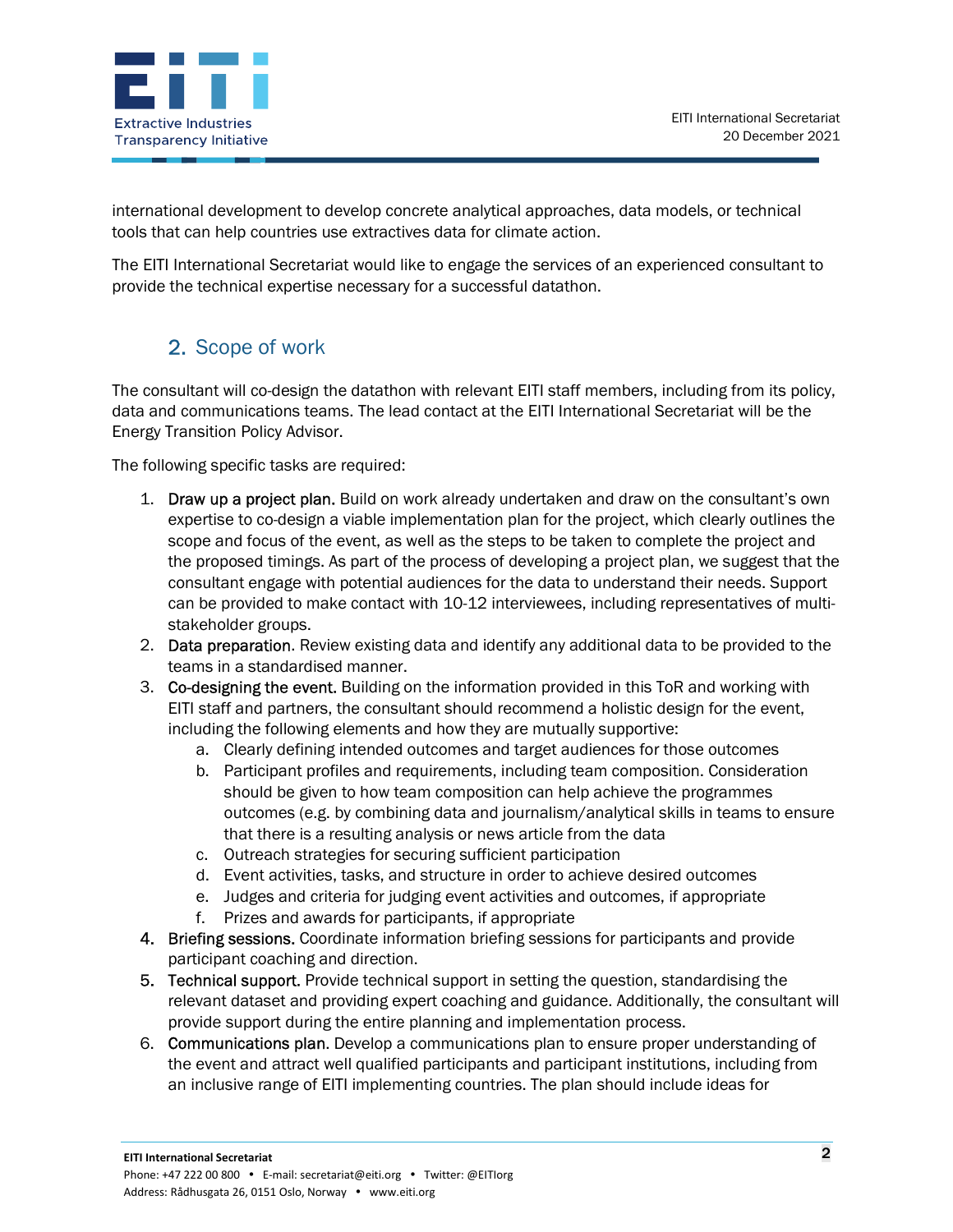

communications interventions to draw attention to the output of the participating teams and to highlight useful models.

7. Completion report. Produce a short completion report, summarising the outcome of the project and lessons for future events.

It is anticipated that the consultant will work in a collaborative way with the EITI team, to help build capacity to stage events in future. The consultant will be expected to organise regular project coordination meetings to ensure proper communication and effective co-design.

# 3. Expected outcomes

The competition is intended to create an inclusive space for young people to use data and their skills for climate action. The competition is not prescriptive in what the final tool should look like, however the tool must apply EITI data for climate action, in a format that will be useful for governments, policy makers and other stakeholders in policy making or in fostering public debate through a news article, video or similar.

The desired outcomes are:

- Demonstrate how EITI Data can be used in working towards achieving national Climate Change objectives.
- Generate youth engagement on extractives and climate change work and improve public dialogue on the transition from fossil fuel dependence in accordance with NDCs.
- Create an enabling environment for students and young professionals to contribute to use data for Climate Action.

To ensure proper guidance the EITI, Carbon Tracker and NRGI will provide at least one in-depth briefing session to participants on three available datasets and explain the four thematic areas to participants.

The datathon is intended to stimulate work and discussion on how EITI data can be used for Climate Action. Participants will therefore be required to use at least one of the provided EITI datasets to develop a tool that addresses one of four thematic areas (Adaptation, Mitigation, Inclusive Action and Climate Finance). These areas and their linkages to EITI data requirements are set out in the table which follows.

## 4. Scope of the event

This event aims to contribute to the current Climate Change Agenda and should also link to data required in the 2019 EITI Standard.

Types of analysis and data-use that might be relevant to the event include: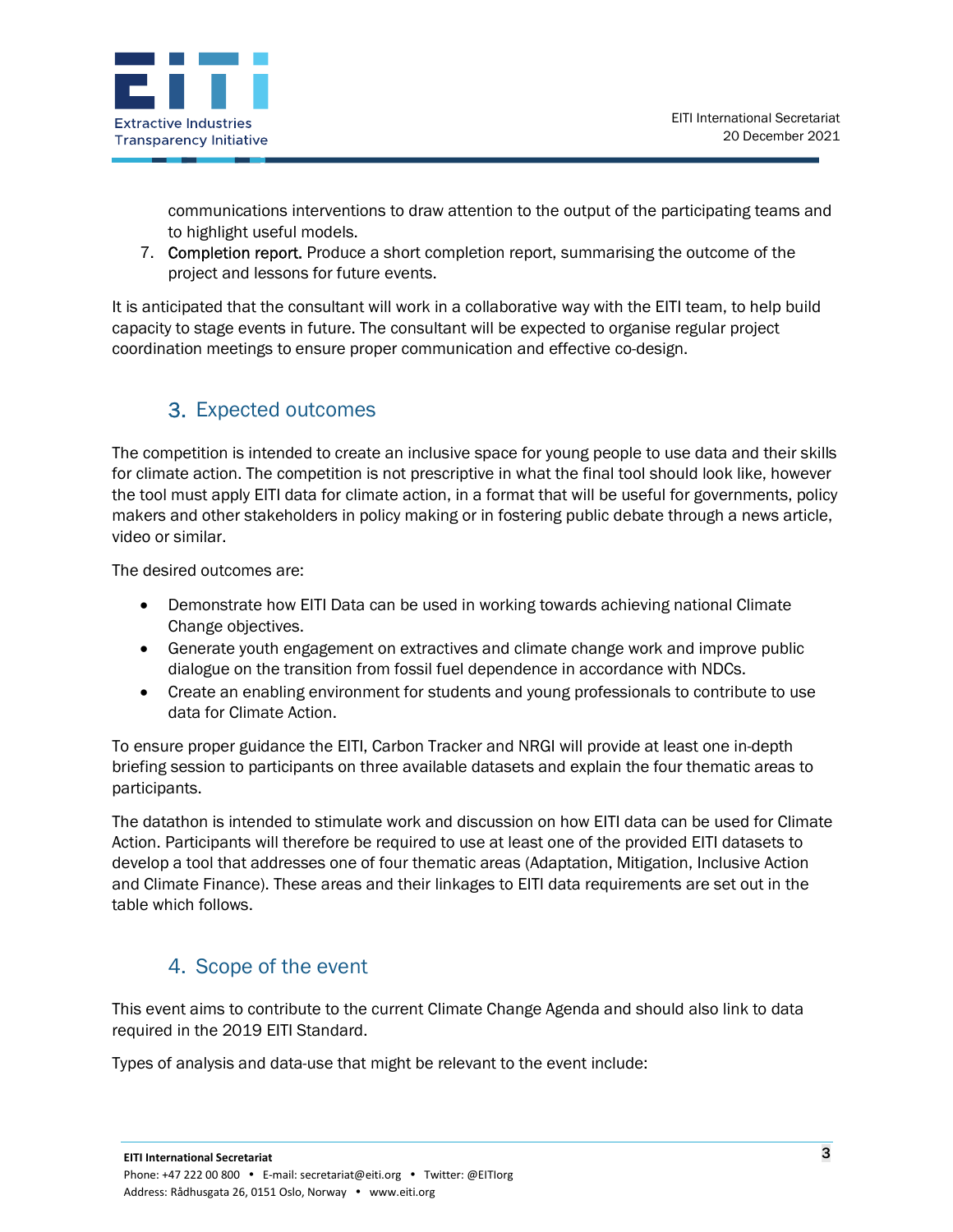

- Revenue resilience and optimisation. For example, in Iraq a revenue forecasting model for could combine historical data with price and cost projections to estimate future production and revenues and/or future declines in crude oil demand and prices, to inform national planning processes related to the energy transition.
- Scoping studies to evaluate the potential to include renewable energy sources in the national energy mix. In Albania, a proposed model will assess the economic requirements and demand for additional renewable energy resources, using data reported on the legal and regulatory context of hydropower, disclosure of production and revenue data, and subnational payments in the Hydroelectric Power Sector.
- Public finance at risk. In Ghana, a forecasting tool could enable counties to assess whether investment by state-owned enterprises in new oil assets is sustainable in light of the energy transition.

Initial work by the EITI has identified four potential thematic areas which should help the consultant to structure event activities and achievable outcomes.

| <b>Thematic Area</b> | Datathon intervention                                                                                                                                                                                                                                                                                                                                                                                                                                                                                                                                                                                                                                                                                                                                                                                                                            | <b>Relevant EITI Requirement</b>                                                                                                                                                                                                                                                                                                                                                                                                                                                                                                                                                                                                                                                                                                                                                                                                                                                                                                                             |
|----------------------|--------------------------------------------------------------------------------------------------------------------------------------------------------------------------------------------------------------------------------------------------------------------------------------------------------------------------------------------------------------------------------------------------------------------------------------------------------------------------------------------------------------------------------------------------------------------------------------------------------------------------------------------------------------------------------------------------------------------------------------------------------------------------------------------------------------------------------------------------|--------------------------------------------------------------------------------------------------------------------------------------------------------------------------------------------------------------------------------------------------------------------------------------------------------------------------------------------------------------------------------------------------------------------------------------------------------------------------------------------------------------------------------------------------------------------------------------------------------------------------------------------------------------------------------------------------------------------------------------------------------------------------------------------------------------------------------------------------------------------------------------------------------------------------------------------------------------|
| Adaptation           | Using extractives data to plan or<br>forecast the cost of adaptation and<br>resilience will encourage companies<br>and governments to consider starting<br>adaptation and resilience-building<br>initiatives within the project area. This<br>ensures targeted government and<br>company investment in the local<br>community.<br><b>Potential Prompts for Participants</b><br>How can extractives revenues<br>be directed towards promoting<br>resilience in the sector?<br>How will extractives revenues be<br>affected by global climate<br>action, for instance by the<br>decrease in oil prices and<br>increase in demand for critical<br>minerals?<br>How will the extractives sector<br>$\bullet$<br>be affected by adverse climatic<br>events? Develop a model that<br>forecasts the revenues lost as a<br>result of operation stoppages | Contribution of the extractives sector to the<br>economy: Req. 6.3 requires countries to disclose<br>the contribution of extractives to the economy.<br>Building on existing data that countries submit, the<br>datathon will result in tools used to conceptualize<br>the net contribution of oil and gas extraction to the<br>economy<br>Revenue Resilience: Req. 5.3(c) revenue<br>management and expenditures & Req. 6.3<br>contributions of the extractives sector on the<br>economy require countries to quantify the sector's<br>contribution to national revenues. EITI's work on<br>the energy transition will ultimately spur countries<br>to forecast and plan for the decline of extractives<br>revenues in projects whose environmental cost is<br>greater than revenues. Conversely, countries with<br>substantial natural gas and critical mineral<br>reserves will have data that ultimately enable them<br>to plan for increasing revenues. |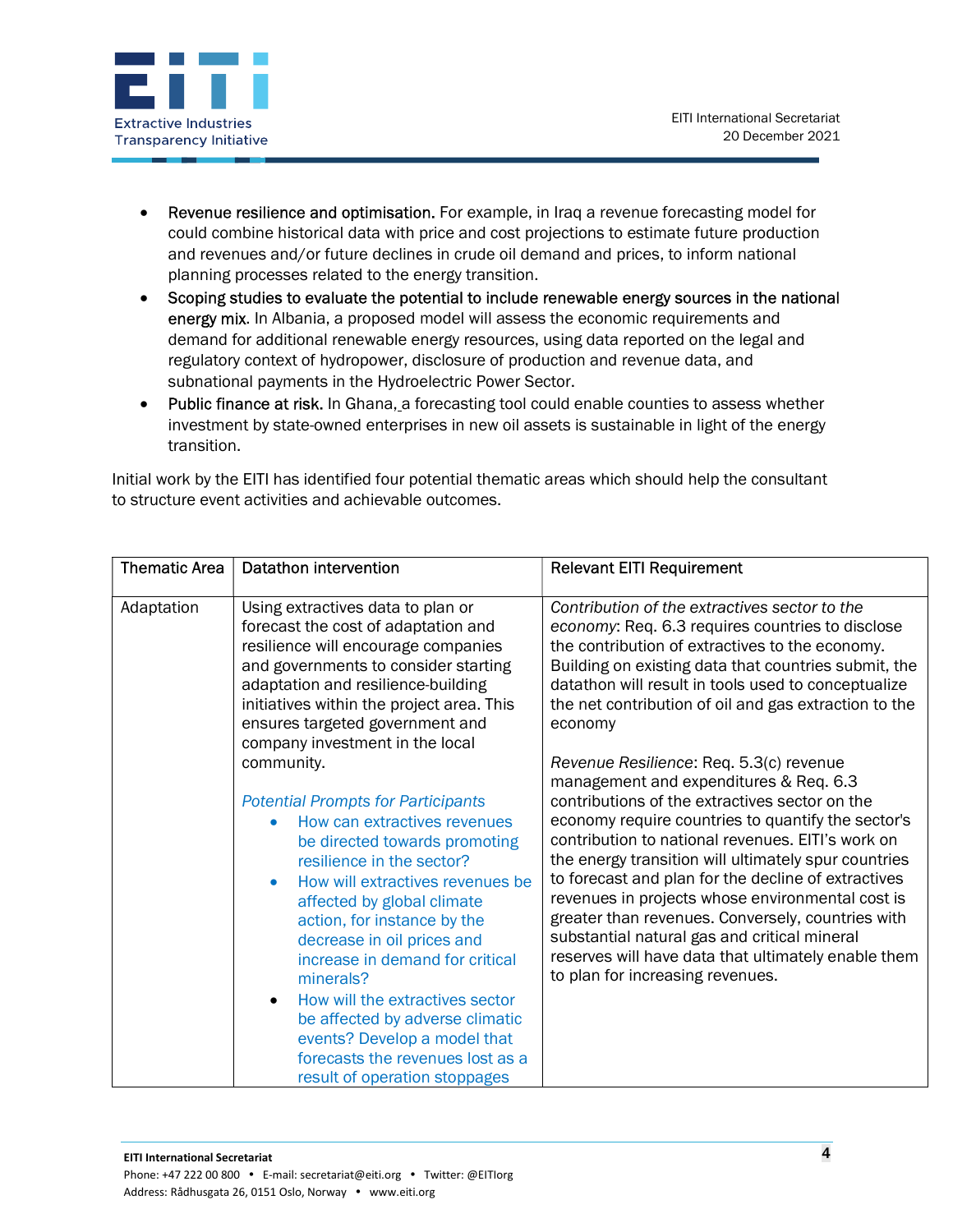

|                     | resulting from storms, floods<br>and other such extreme events.                                                                                                                                                                                                                                                                                                                                                                                                                                                                                                                                                                                                                                                                                                                                                                                                                                          |                                                                                                                                                                                                                                                                                                                                                                                                                                                                                                                                                                                                                                                                                                                                                                                                                                                                                                                                                                                                                                                                                                                                                                                                                                                                                                                                                                                                                                                  |
|---------------------|----------------------------------------------------------------------------------------------------------------------------------------------------------------------------------------------------------------------------------------------------------------------------------------------------------------------------------------------------------------------------------------------------------------------------------------------------------------------------------------------------------------------------------------------------------------------------------------------------------------------------------------------------------------------------------------------------------------------------------------------------------------------------------------------------------------------------------------------------------------------------------------------------------|--------------------------------------------------------------------------------------------------------------------------------------------------------------------------------------------------------------------------------------------------------------------------------------------------------------------------------------------------------------------------------------------------------------------------------------------------------------------------------------------------------------------------------------------------------------------------------------------------------------------------------------------------------------------------------------------------------------------------------------------------------------------------------------------------------------------------------------------------------------------------------------------------------------------------------------------------------------------------------------------------------------------------------------------------------------------------------------------------------------------------------------------------------------------------------------------------------------------------------------------------------------------------------------------------------------------------------------------------------------------------------------------------------------------------------------------------|
| Mitigation          | Reporting project-related CO2 emissions<br>at the project level and quantifying<br>project contribution to national carbon<br>budgets and the mitigation and<br>adaptation efforts will ensure that the<br>country tracks climate action progress<br>in the extractives industry. This<br>information will be vital when preparing<br>for the 2030 Global Climate Stock take.<br><b>Potential Prompts for Participants</b><br>How will extractives revenues be<br>affected by different Carbon<br>Pricing regimes? (For instance, if<br>in Nigeria the proposed carbon<br>price of 51 USD per tonne of<br>CO <sub>2</sub> Equivalent is implemented,<br>how will this impact oil and gas<br>revenues?<br>How can countries forecast<br>$\bullet$<br>emissions from the oil, gas and<br>mining sector? To respond to<br>this participants can build on<br>the model developed by Carbon<br><b>Tracker</b> | Emissions Reporting: Req. 6.4 requires the<br>reporting of the environmental impact of the<br>extractive sector. Currently, countries are not<br>required to submit data on annual CO <sub>2</sub> emissions<br>within the extractives industry at a project or<br>sectoral level. However, the EITI has collected data<br>on pollution and emissions on a national level and<br>this can be used for the initial analysis.<br>Additionally, there is no requirement for reporting<br>on Scope 1, 2 or 3 emissions. As countries plan for<br>their climate responses and carbon budgets, it is<br>vital to track CO <sub>2</sub> emissions from projects, (initially<br>incorporating scope 1 emissions) and use agreed<br>carbon pricing regimes to weigh the cost of these<br>projects. In addition to carbon pricing, countries<br>need to consider whether revenues generated are<br>sufficient to fund a part of their national climate<br>response.<br>Carbon Pricing: Req. 6.1 requires countries to<br>disclose social and environmental expenditures<br>incurred by companies. The Energy Transition work<br>introduces a new angle of calculating<br>environmental costs resulting directly from the<br>project. In light of the Climate Emergency,<br>countries now need to consider their national<br>carbon pricing system and use the emissions and<br>carbon price data to quantify projects'<br>environmental or climatic costs. |
| Inclusive<br>action | The current climate change agenda<br>requires all stakeholders to work<br>together to respond to climate change.<br>The EITI's MSGs model is inclusive and<br>can be used at the national level to plan<br>for the energy transition in countries<br>with large oil, gas and critical mineral<br>reserves. The current Energy Transition<br>work will expand the reach of the EITI<br>and assist countries to access data and                                                                                                                                                                                                                                                                                                                                                                                                                                                                            | Fossil Fuel Phase Out: Req. 6.4 on the<br>environmental impact of extractive activities and<br>requirement 4.6 on sub-national payments, can<br>together with Req 6.1 be expanded to require<br>reporting on revenues and environmental & social<br>impact of the sector. The EITI plans to initiate<br>sectoral discussion on revenue forecasting in light<br>of the transition. Ultimately, countries will use this<br>information to make policy changes that support<br>the production of critical minerals, thereby                                                                                                                                                                                                                                                                                                                                                                                                                                                                                                                                                                                                                                                                                                                                                                                                                                                                                                                         |
|                     | conduct revenue forecasting under Req.<br>4 specifically 4.1 on disaggregated<br>reporting by sub-sector, ultimately<br>position their economies to benefit from<br>the transition. Using extractives revenue                                                                                                                                                                                                                                                                                                                                                                                                                                                                                                                                                                                                                                                                                            | ensuring sustainable revenue management. On<br>the flip side, countries dependent on oil will plan<br>for alternative economic growth during the<br>transition.                                                                                                                                                                                                                                                                                                                                                                                                                                                                                                                                                                                                                                                                                                                                                                                                                                                                                                                                                                                                                                                                                                                                                                                                                                                                                  |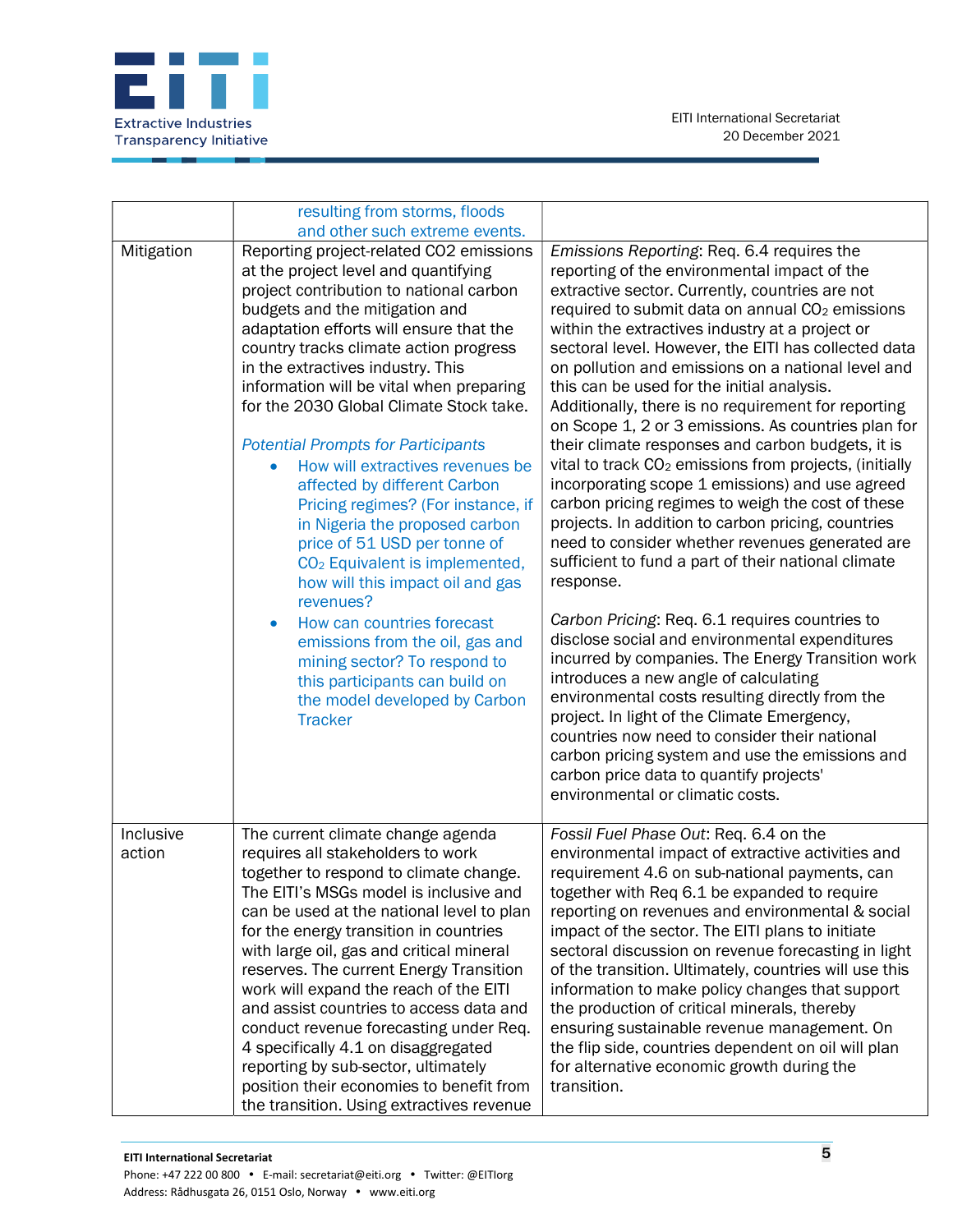

|                    | data to understand the impact that the<br>energy transition will have on national<br>revenues will ensure that companies<br>and governments can plan for the<br>phase-out of fossil fuels.<br><b>Potential Prompts for Participants</b><br>How fast will revenues increase<br>or decrease over the next 50<br>years as a result of the global<br>decision to eventually phase out<br>fossil fuels? In answering this<br>take into account, the different<br>results that will be seen in the<br>oil and gas and critical mineral<br>sector |                                                                                                                                                                                                                                                                                                                                                                                                                     |
|--------------------|--------------------------------------------------------------------------------------------------------------------------------------------------------------------------------------------------------------------------------------------------------------------------------------------------------------------------------------------------------------------------------------------------------------------------------------------------------------------------------------------------------------------------------------------|---------------------------------------------------------------------------------------------------------------------------------------------------------------------------------------------------------------------------------------------------------------------------------------------------------------------------------------------------------------------------------------------------------------------|
| Climate<br>Finance | EITI's work on the energy transition will<br>initiate dialogue between governments<br>and companies on channeling revenues<br>from the extractive sector towards the<br>climate response. To avoid the<br>duplication of efforts, the EITI will<br>encourage member countries to work<br>with agencies in charge of climate<br>change to explore and plan for projects<br>in the extractives sector to take part in<br>national and international carbon<br>markets.                                                                       | Contribution of the extractives sector to the<br>economy: Req. 6.3. Tools developed from the<br>datathon and additional work will result assist<br>countries to explore the financial contribution of<br>the extractives sector to national energy transition<br>policies including national plans to increase the<br>share of renewable energy in the national energy<br>mix and other climate change initiatives. |
|                    | <b>Potential Prompts for Participants</b><br>How can extractives revenues<br>be used to advance national<br><b>NDC commitments? For</b><br>instance, in Indonesia the NDCs<br>reflect the government's<br>commitment to make the mining<br>sector more environmentally<br>friendly by ultimately reaching<br>net reforestation and climate<br>finance is necessary for this to<br>happen- are there models that<br>use extractives revenues the<br>country can use to achieve this?                                                        |                                                                                                                                                                                                                                                                                                                                                                                                                     |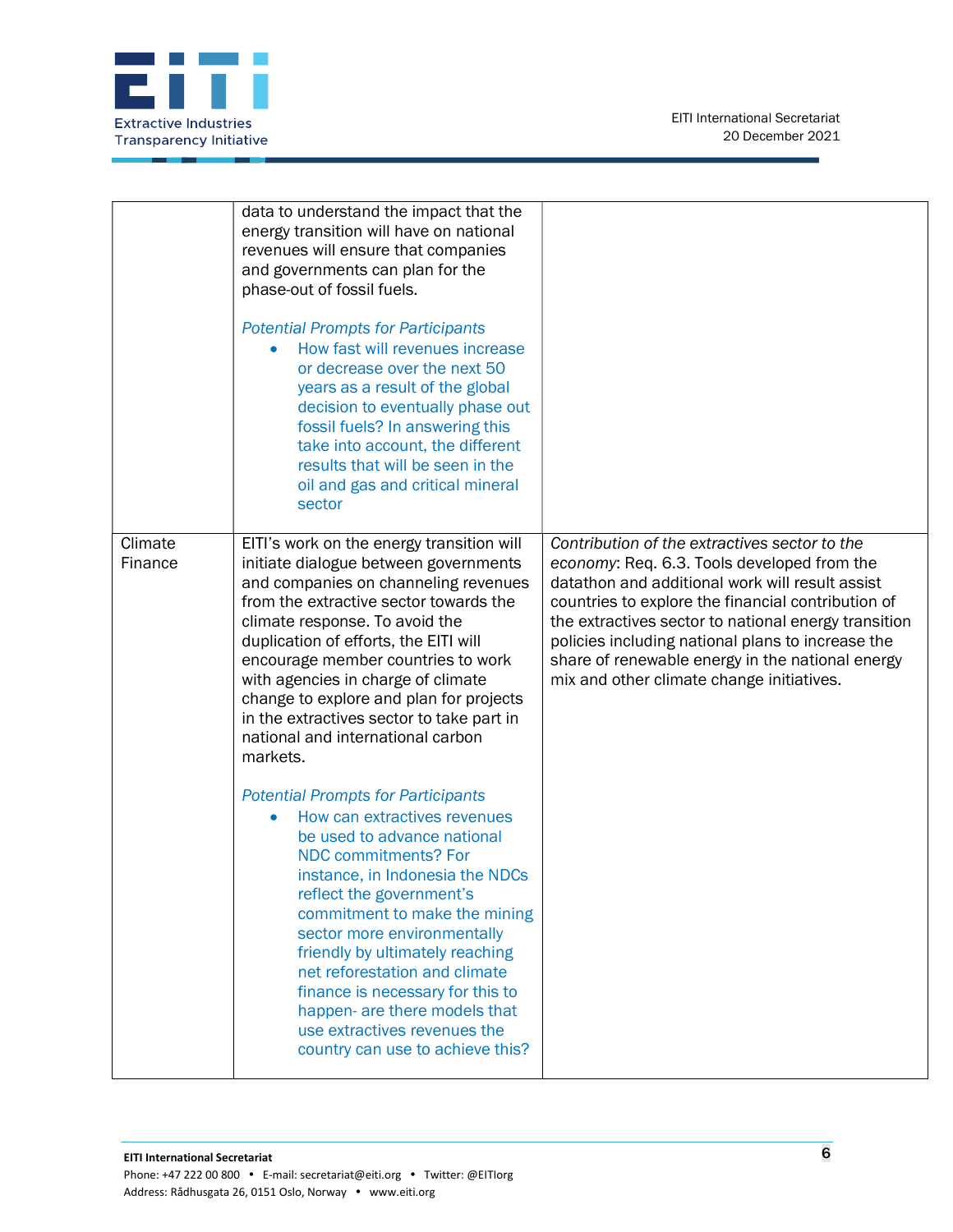

## 5. Proposed competition outline

An initial competition outline has been developed, which can be refined in conjunction with the consultant.

Competition Phases: The competition will run in three phases as described

Phase 1: Participants review datasets and develop a proposal and short workplan for the development of a backend script that will analyse the data and give the two information points requested.

Phase 2: Participants develop their proposal and develop a tool. This is the most technical part of the competition.

Phase 3: Participants develop a prototype of the final tool.

Post Event: (To be determined by EITI, NRGI and Carbon Tracker). Winning team is facilitated to develop a more final tool (that can be improved by the three organisations).

Datasets Provided:

- EITI Dataset on Annual Revenues and production data for the 20 countries in a standardised Excel file.
- EITI & Carbon Tracker Emissions Modelling Data in a standardized Excel File.
- Guidance on use of the full EITI database through the API will be provided upon request".

\*Participants are required to use at least one of the provided datasets and can also include external data (but must properly reference sources);

\* The datasets cover Albania; Argentina; Chad; Colombia; Congo-Brazzaville; Cote d'Ivoire; Ghana; Indonesia; Iraq; Kazakhstan; Mexico; Mongolia; Myanmar; Nigeria; Norway; Peru; Philippines; Senegal; Trinidad and Tobago and United Kingdom.

This event will be jointly marketed by the EITI, NRGI and Carbon Tracker.

### 6. Timeframe

The assignment is expected to take 30 consultancy days and will commence in January and be completed by end of March 2022. The proposed schedule is set out below, and should be agreed in consultation with the EITI:

| Closing date for proposals                     | 27 January 2022 |
|------------------------------------------------|-----------------|
| Notification of winning bid                    | February 2022   |
| Finalisation of contract                       | February 2022   |
| MSG/stakeholder interviews and project design  | February 2022   |
| Presentation of Project Design and proposed    | TBC             |
| schedule to the EITI Energy Transition Advisor |                 |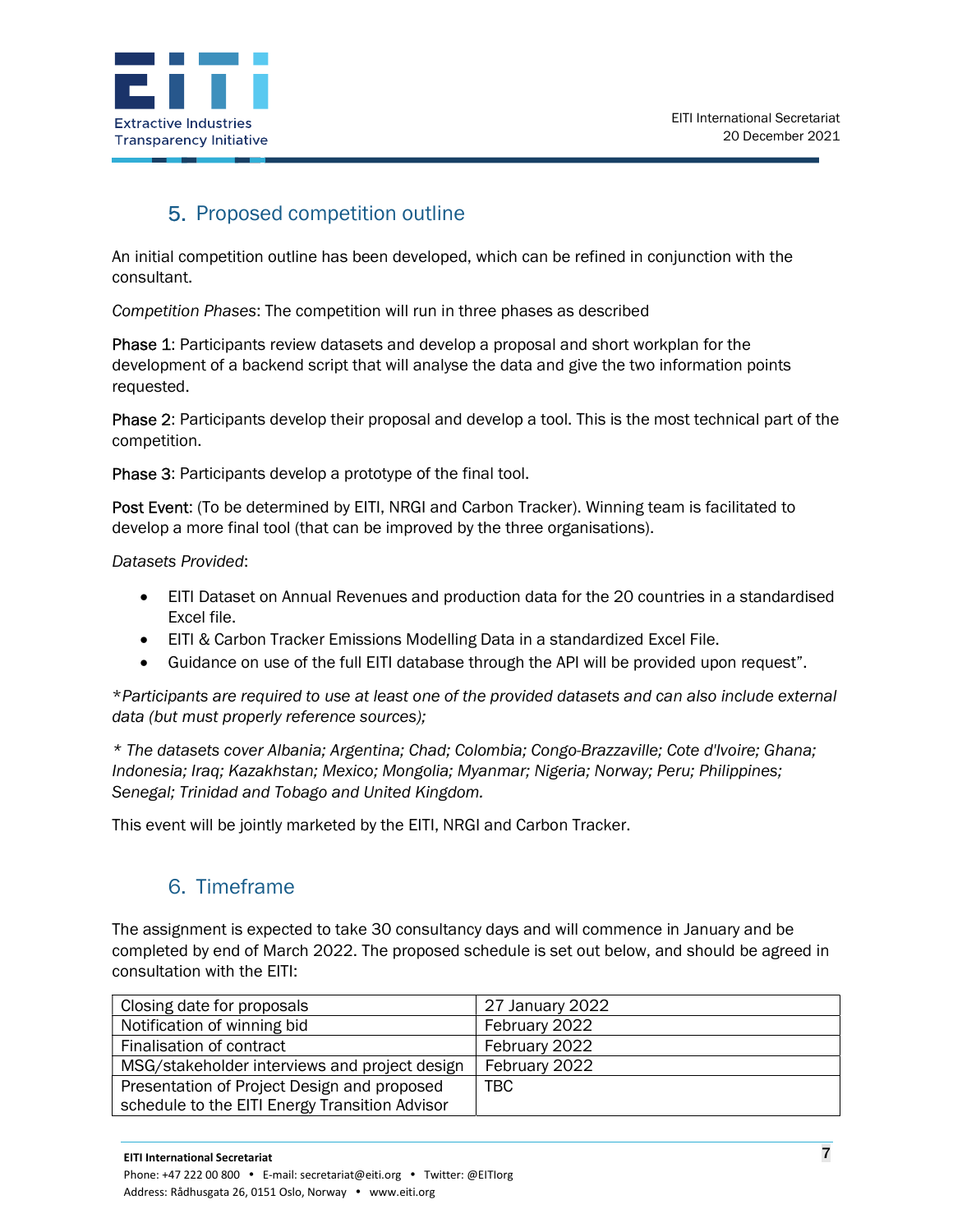

| and Partners. Finalisation of schedule and |                      |
|--------------------------------------------|----------------------|
| scope.                                     |                      |
| Datathon preparation and development of    | March                |
| communications materials.                  |                      |
| Commence communication and selection of    | April                |
| participants.                              |                      |
| Proposed Datathon Period                   | Mid-April to mid-May |
| Debrief and final report                   | Friday 20 May        |

#### 7. Administrative arrangements

A consultant will be selected following a quality and cost-based selection procedure. Consultants should submit:

- A Technical Proposal, outlining: (a) the experience of the consultant/s, (b) the proposed methodology and work plan in response to the Terms of Reference (TORs) (c) at least 3 examples of similar previous projects and (d) the key experts' qualifications and competence. The Technical Proposal should not include any financial information. Technical proposals containing material financial information shall be declared non-responsive.
- A Financial Proposal, clearly indicating a lump sum financial proposal of all costs associated, with applicable taxes. The daily rate for the consultant fees should be clearly indicated. The Financial Proposal should be sent as a password protected PDF file. The passwords should not be sent. The passwords will be requested following the assessment of the technical proposals.

Proposals must be delivered by email to skasimova@eiti.org by 10:00 CET Monday 10 January 2022. The criteria for assessing the technical proposals are as follows:

| <b>Criteria</b>                                                                                                      | Weighting |
|----------------------------------------------------------------------------------------------------------------------|-----------|
| Experience of the Consultant relevant to the<br>Assignment                                                           | 10%       |
| Adequacy and quality of the proposed<br>methodology, and work plan in responding to<br>the Terms of Reference (TORs) | 50%       |
| Key Experts' qualifications and competence<br>based on the Qualification requirements (see<br>section 5 above)       | 40%       |

The weights given to the Technical (T) and Financial (P) Proposals are: